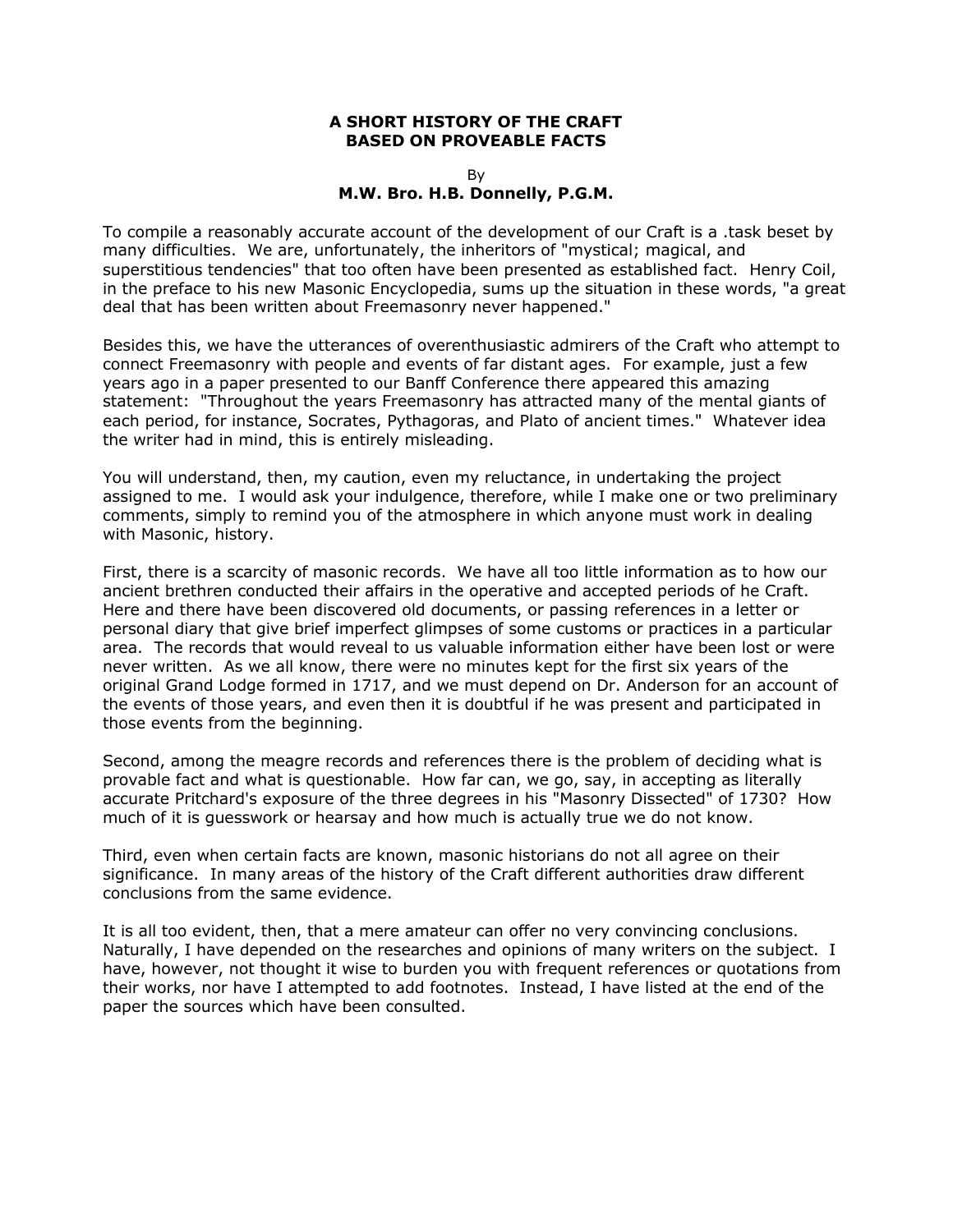### **ORIGINS OF FREEMASONRY**

What, then, are the origins of Freemasonry? Many theories have been advanced and argued with commendable enthusiasm, but have had to be abandoned in the face of cold logic and historical facts. I shall mention, very briefly, a few of these theories.

None of us will accept the belief that our history can be traced through devious ways to the building of King Solomon's Temple at Jerusalem. Yet many of our new members, denied proper instruction, are left with the impression that this is actually true.

A theory that began to take form late in the 18th century ascribed our remote origin to the Ancient Mysteries. It was held that from them Freemasonry has inherited some "Secret doctrine." This came to be widely accepted in the 19th century but by the beginning of the 20th century it became obsolete. There is absolutely no historical evidence to show that the supposed secrets of the Ancient Mysteries - and we have no actual knowledge of what they were are in any way connected with our Craft. The Mysteries only persisted in a corrupt form until the 5th century, and then perished. The Old Charges are entirely ignorant of classical Rome or Greece. We may admit the possibility of our Craft degrees having been influenced by individual mystics or Rosicrucians, and at the same time dismiss utterly and completely any suggestion that speculative Masonry is in the slightest degree a survival of the Rosicrucian cult, or that it is the 17th century invention of its adherents, organized or otherwise.

The belief that the so called Comacine Masters had some connection with Freemasonry was rather widely accepted some forty or fifty years ago, and it still turns up occasionally in modern writings. It was stated that through these Comacine Masters the Craft can be traced back to the Roman Collegia. They were said to be builders of a superior class from Como in Lombardy, Northern Italy, who were formed into an association or fraternity. It was claimed that they travelled widely, by permission of the Pope, building churches, and, according to some, reached even to England and Scotland. It has no more basis of proof than many other theories of our origin. Mainly its foundation is just a play on words. Wherever Comacine Masters are mentioned, it was assumed that reference was to Lake Como in Italy. Actually, the word Comacine had been in use long before that time and had a wide application. The late Douglas Knoop, one of the most eminent of our modern Masonic historians, states: "Not a scrap of record evidence has been found to establish the existence of this migrant fraternity, and the basis seems to be mainly a mistaken etymology for "comacinus" probably meant "fellow mason" without reference to Como or any other place."

An attempt has been made to connect Masonry with the Compagnonnage of France. This organization has many similarities to early operative masonry, with an initiation ceremony, secrets and legends. It was essentially a journeyman's organization, its primary concern being with the travelling companions. It remained throughout the 19th century a form of labor organization, and as such could show no relationship with the Freemasonry which had been introduced into France from England in the 1720,s and 1730's, and, which was not concerned with the journeyman's interests.

Another organization which some claim to have influenced the growth of Freemasonry is the German Steinmetzen, a craft gild having many similarities with our institution. It had, however, an absolutely independent origin, and its legends were distinct from ours. Just as with the Compagnonnage of France, when Freemasonry was introduced into Germany in the 18th century, there was no recognition of any connection between the two societies.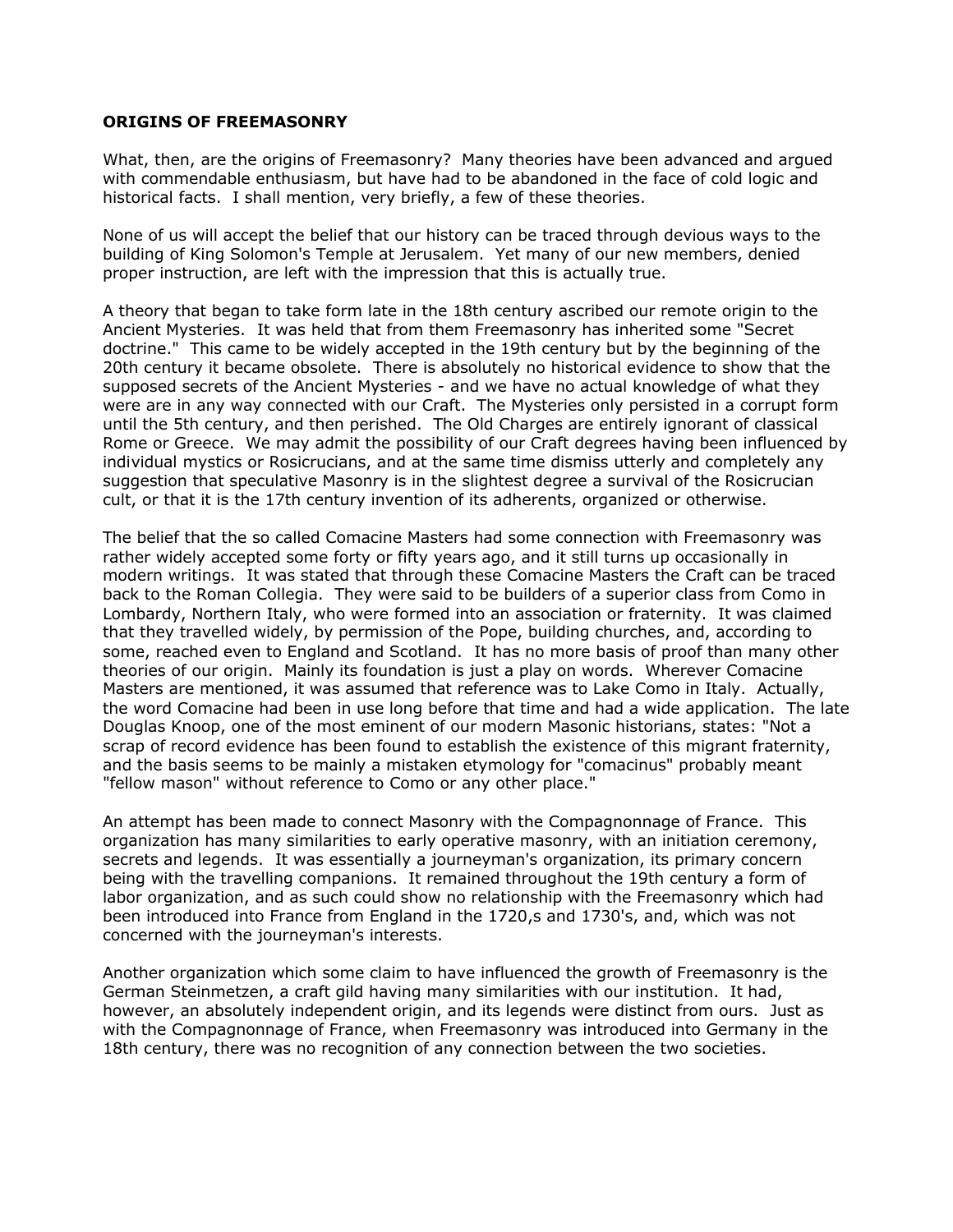We come, then, to this conclusion, that our Freemasonry is purely Anglo-Saxon in its origin, and it is to England and Scotland that we must look exclusively for the story of its development.

## **MANUSCRIPT CONSTITUTIONS**

One of the most significant influences in the development of our Craft is that of the Old Charges or Manuscript Constitutions. We can not here enter into a detailed discussion of these documents, but their importance in the growth of our Freemasonry has long been established. There are about one hundred of these manuscripts now in existence, and they are entirely the product of English operative masonry. They date from the end of the 14th century to some time about 1725. Masonic historians agree that even the earliest of these, the Regius MS, to which has been assigned the date 1390, and the Cooke MS, thought to be about the period 1400 to 1410, were copies of still earlier originals unknown to us. As practically all the versions now known have thus been copied and recopied, and even edited or changed, it is not possible to trace their sources.

Each version of the MS Constitutions usually consists of two distinct parts besides the Invocation, these are the legendary history, a highly imaginative account of the origin and progress of the Craft, and the Regulations or Charges. These Regulations were rules to govern the workman's conduct in his relations with his work, his master or employer, and his fellow worker. We cannot, of course, know who were the authors of the original versions of these Manuscripts, but from the close relationship between the building fraternity and the Church, and the fact that the ordinary workman of that time was completely illiterate, it can be accepted that they were written by some monk or clerk connected with the Church. They were meant to be read to the Masons working on some building project. It has been said that they were read to the "Lodge". But there is no evidence of a general organization of masons in the early days of the operative Craft. The "Lodge" came into existence automatically. The Master collected his workmen, and their workroom was their Lodge. When the building was completed the workmen dispersed and that Lodge ceased to exist.

The value of the MS Constitutions lies in this, that they preserved the traditions of the masons' Craft over the centuries. As they were read to the "Lodge" of masons engaged on some building project, so, evidently, they continued to be read in the early Lodges of "accepted" masons. Later, these Charges were replaced by the newer version compiled by Dr. Anderson in 1723. Before the days of Grand Lodge the test of the regularity of any gathering of masons was, it appears, the possession of a copy of the Old Charges. Warrants or Charters did not come into use until later in the 18th century. The first Warrants were issued by the Grand Lodge of Ireland in 1731.

These MS Constitutions give us little information about the organization of the Craft in the Middle Ages. They speak of "assemblies" of masons to discuss the affairs of the Craft as far back as the 10th century. But, from the conditions prevailing at those times there could have been no national assembly for the regulation of trade matters. There may have been regional or local assemblies, but that is a mere possibility, for we do not know with any certainty that such gatherings were ever held.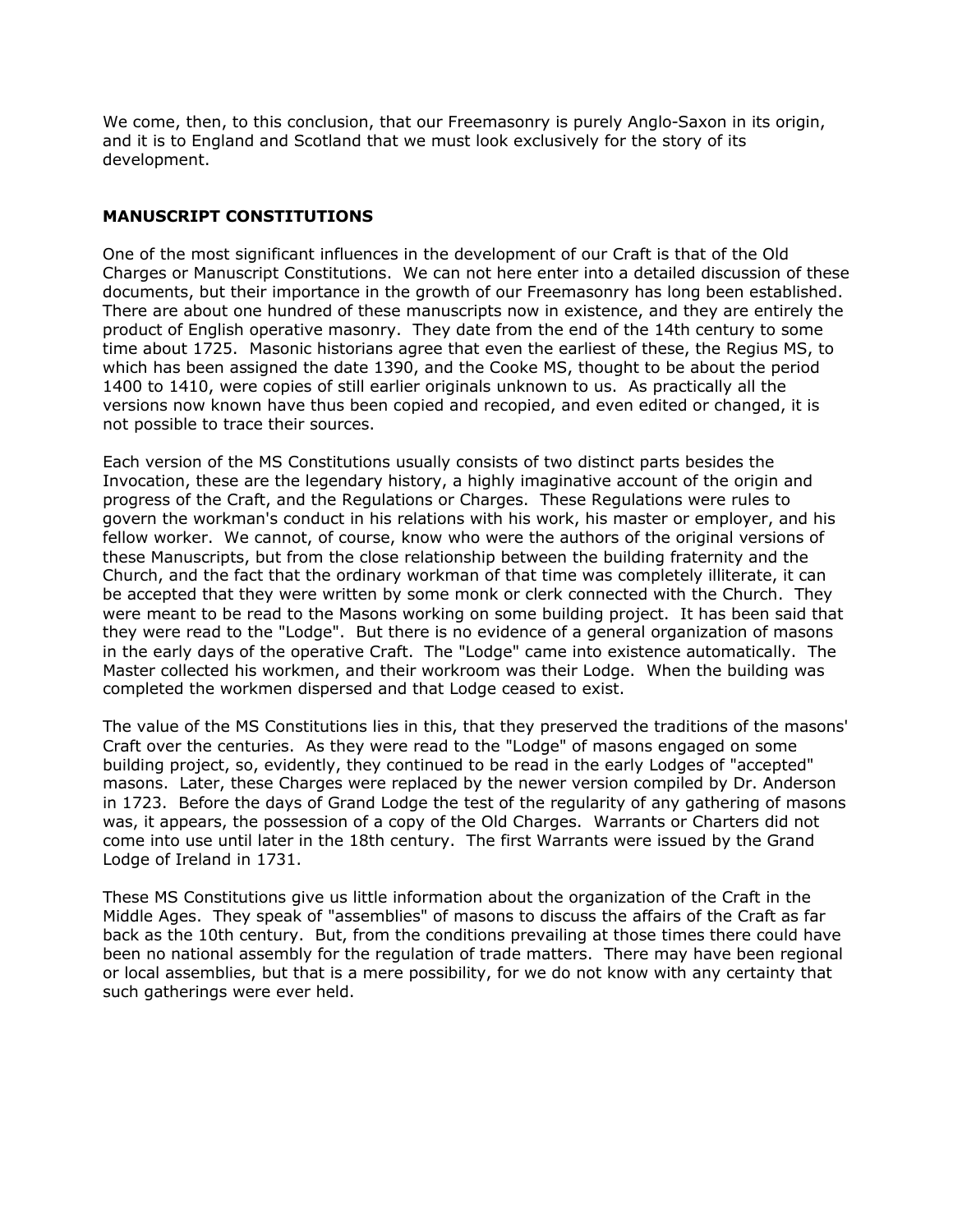### **CRAFT GILDS**

Much has been written of the English Craft Gilds and their influence on Freemasonry. The history of the Trade and Craft gilds is complicated and there is much disagreement among historians as to the course of their development. The earliest gilds were religious associations both on the Continent and in England, and over several centuries they kept their close connection with the Church. The Gild was designed to watch over the interests of the skilled workmen but maintained its religious aspect. By the time of the Reformation in the 16th century they were already declining in influence, and lost most of their power when Henry VIII confiscated their money and possessions.

Gilds were essentially city organizations. Each was limited to the craftsmen of one trade within the limits of a city. Thus, from the very nature of a Gild it is evident that Masonry could not have been controlled by such an organization. Practically all the work of masons was carried on outside the city, and the workman had to move from place to place, indeed, might even be impressed to work on some important building. It is generally thought that it was because masons were not governed by Trade Gilds that the MS Charges came into use in the regulation of a very loosely knit fraternity.

## **THE LONDON MASONS COMPANY**

There is but one definitely known exception to this condition just referred to, that is the Masons' Company of London. There may have been masons' Gilds in a few other centres in England, we do not know, and, if there were, there is no positive evidence that they were concerned with the regulations of the trade.

The first reference to the London Company is found in 1376 and it was one of the many Craft Gilds in that city. This organization governed the mason trade in London, and no one could work at this trade without its authority. The influence of the Company declined in the  $17<sup>th</sup>$ century and its monopoly was finally broken by the conditions following the Great Fire of London in 1666. It was not able to control the large number of "foreign" workmen, that is, from other parts of Great Britain, who flocked to the city, and the Company could not cope with the tremendous amount of work required in rebuilding.

The main point of interest to our present fraternity in the London Company is the fact that there was formed a separate organization, connected with the Company, but which was not concerned with trade matters. This was the "Acception", evidence of which is found in an account book of the Company dated 1629. This "'Acception" was in the nature of a fraternity or Lodge separate from the parent body, and with no interest in the masons' trade, but having its finances controlled by the Company. Why it was formed we do not know. If it had anything more than a social purpose, we have no knowledge of it. It is, in effect, the earliest known Lodge of "accepted" masons, though its members were not referred to as such until the early part of the 18th century. We have little or no knowledge of its organization or procedure, but it is generally believed to be the Lodge held at Masons Hall which Ashmole states he attended in 1682. Nothing is known of the Lodge after that date.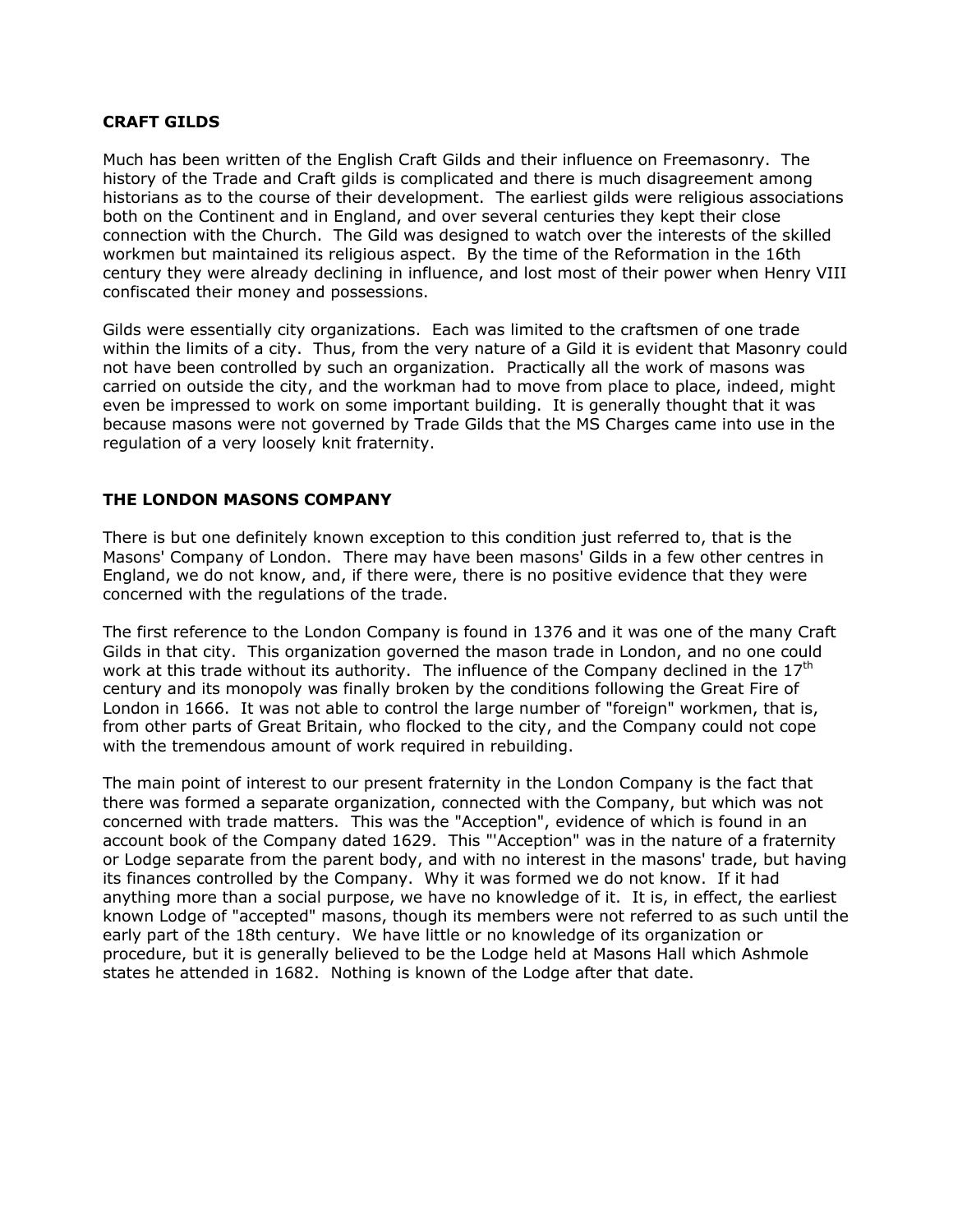## **ACCEPTED MASONS**

There is positive evidence, then, that "accepted" Masonry existed in London and was active before the end of the 17th century. There is also evidence of other Lodges of "accepted" Masons in England at that time. We have the entry in the diary of Elias Ashmole that he was "made a mason" at Warrington in 1646, and the statement of Randal Holme that he was "made a mason" at Chester, probably in the 1670's. From these records it would be correct to say that these two men, and doubtless many others, were "made masons", not in an operative Lodge, but in a group of "accepted" masons. Among them may have been some operatives. But such Lodges, whether merely occasional or of a semi-permanent nature, had no connection with the operative Craft. The only known operative Lodges in England outside of London were at Alnwick, whose minutes show that it was in existence in 1701, and at Swalwell, an unattached Lodge of which the first authentic records date from 1725, though it was evidently in existence before that date. As these Lodges were not far from the Scottish border, we are led to conclude that there was a Scottish influence in their practices. No nonoperatives or "gentleman" masons were associated with these Lodges before 1730.

## **SCOTTISH MASONRY**

The development of Masonry in Scotland followed an entirely different pattern from that in England. There, the trade was much more closely knit, and we have clear evidence of an organized Craft, with a great deal of cooperation and collaboration in different parts of Scotland. This collaboration centres mostly in the King's Master of the Works, who, along with the Masters of the head Lodges constituted the central authority controlling the various local Lodges.

The Statutes drawn up in 1598 and 1599 by William Schaw, then King's Master of the Works, set out the duties and responsibilities of the workmen. They use the word "Lodge" referring to a body of masons controlling the building activity in a particular town. These will be distinguished from a group of operatives meeting in a Lodge or workshop attached to a building site. The Lodges controlling the trade in a town were under the supervision of Head Lodges, such as those at Kilwinning, Edinburgh, and Glasgow. Such mason trade bodies authorized the admission of apprentices. First, these apprentices were "booked" by the municipal authorities. Later they were "entered" in the Lodge, and thus became part of the local Lodge organization. At the end of their term of training these "entered apprentices", if found worthy, were made Fellows of Craft. There is, of course, much uncertainty about the details of these customs and how these Lodges operated in different counties. The one fact which emerges is the close organization of the masons' Craft in Scotland, working through recognized operative Lodges, a condition which is not definitely known in England except in London.

Records dating from the year 1634 and throughout the century which followed, show that in Scotland many non-operatives, men who were not actual masons, were admitted members of operative Lodges. Mostly these were of the nobility or gentry, and were referred to as "gentleman" masons. They were, in effect, honorary members, though they paid a fee for admission, and this fee would be higher than that paid by an operative member admitted to the Lodge. How much the increasing number of non-operatives or "gentleman" masons contributed to the changing character of the Lodges from purely operative to accepted Masonry is not known. It is generally thought that the change came about throuqh changing social conditions rather than by the influence of the non-operatives.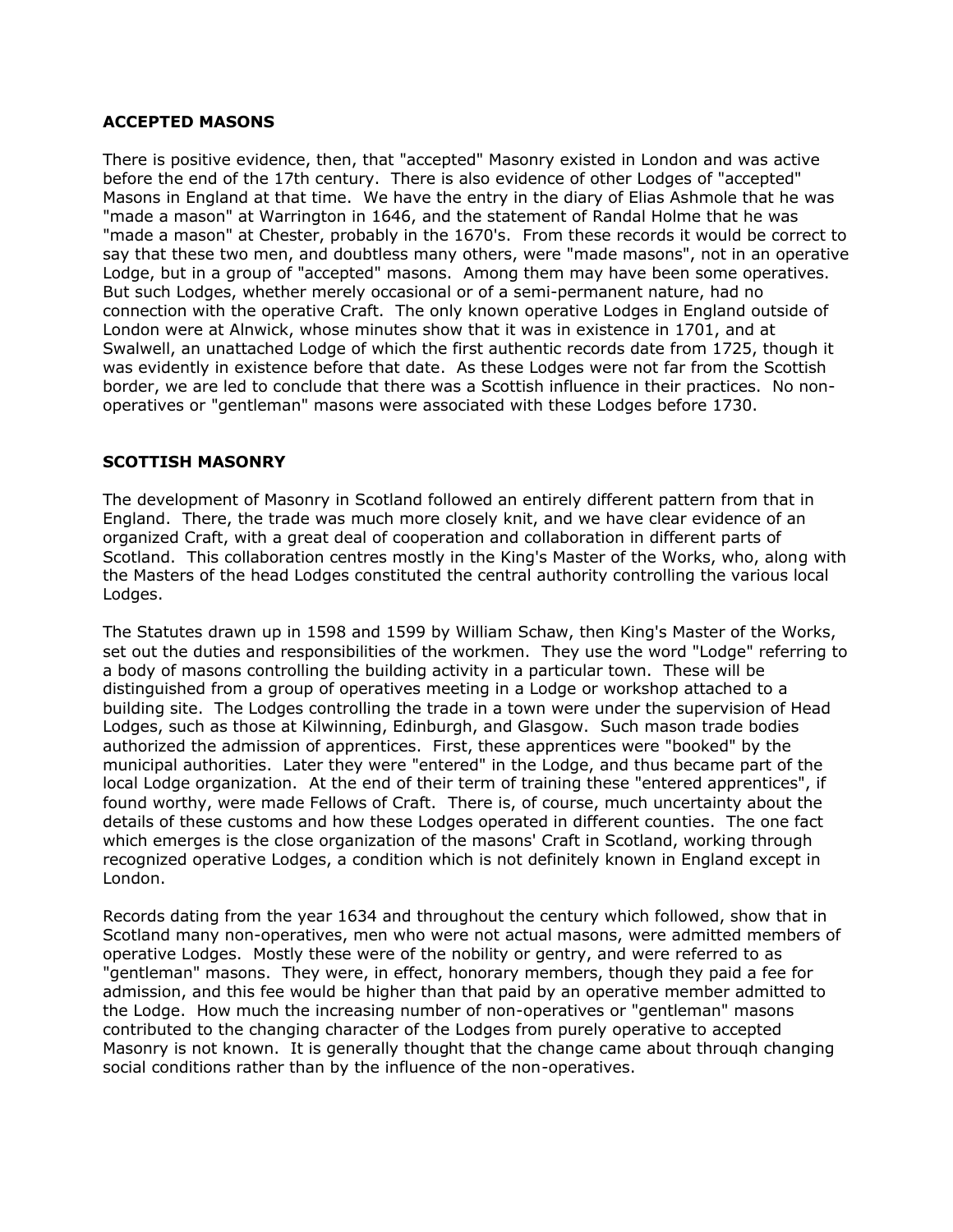In England the existence of organized operative Lodges outside the London Masons Company is purely problematical. Operative Lodges at Alnwick and Swalwell in the beginning of the 18th century were, as has been pointed out, undoubtedly influenced by Scottish practice. Consequently, we have no evidence in England of non-operatives joining operative Lodges as in Scotland. Men were "made masons" in the purely occasional or semi-permanent groups having no connection with the masons' trade. Because of this it was in England that "accepted" masonry, as distinguished from "non-operative" masonry developed much earlier than in Scotland, and so finally became the Speculative Craft known to us today. The Speculative Craft was a development of the 18th century.

# **MASONIC CEREMONIES**

It is not possible to give a satisfactory account of the growth of our Masonic ceremonies. The earliest suggestion of ceremony comes from the Old Charges, which contained an Invocation, the legendary history of the Craft, and the Regulations. We can only say that probably, following Gild practice, the reading of a version of the MS Constitutions to the apprentice, and the swearing by him to observe the Regulations or Charges, constituted the whole ceremony of admission among English operative masons in the middle ages.

In Scotland, since Lodges were essentially operative, there were certain ceremonies in "entering" the apprentice as a member of the Lodge some time after he had been "booked" in the municipal records. The only information on these ceremonies comes from several catechisms of the late 17th and early 18th centuries. These show that there was an esoteric content of some kind which was communicated to the new member and which was centered round the "Mason Word." He had to take an oath of secrecy, and then the Word was communicated to him accompanied by certain signs. There are suggestions of some crude "horseplay" in the ceremony. When the Entered Apprentice was admitted a Fellow of Craft, or Master, another oath of secrecy was required. He learned the posture and Signs of Fellowship, that is, the five Points of Fellowship, and was given the word, sign and grip by the Master. Thus two distinct ceremonies were used.

We do not know what the Mason Word was, or how it originated. The earliest known reference to it is in the diary of the Earl of Rothes in 1637, in which he states that he has the Mason Word. The earliest description of the ceremonies connected with the giving of the Word is found in the Edinburgh Register House Manuscript of 1696. The main purpose of the Mason Word was to enable the Mason to prove that he had been regularly admitted into the Craft. It was, if we may oversimplify it, what we might call his Union Card, which would distinguish him from a Cowan, or one who had not been regularly made a member of the organized Craft. The Mason Word is purely Scottish in its origin and use. It was not known in England until some time in the 1600's, just as the MS Constitutions, which were English, did not reach Scotland until about the same time.

It should be emphasized again that Scottish Masonry, until the end of the 17th century and even later, was a trade organization. Its only esoteric content was a secret mode of recognition already referred to. In England, the slender tie with the operative Craft had in most cases long been broken by the beginning of the 18th century. Why men gathered in groups to enjoy fellowship under the name of Masonry we do not know. Something was there which appealed to them, and this was the foundation for the later growth of the Speculative Craft.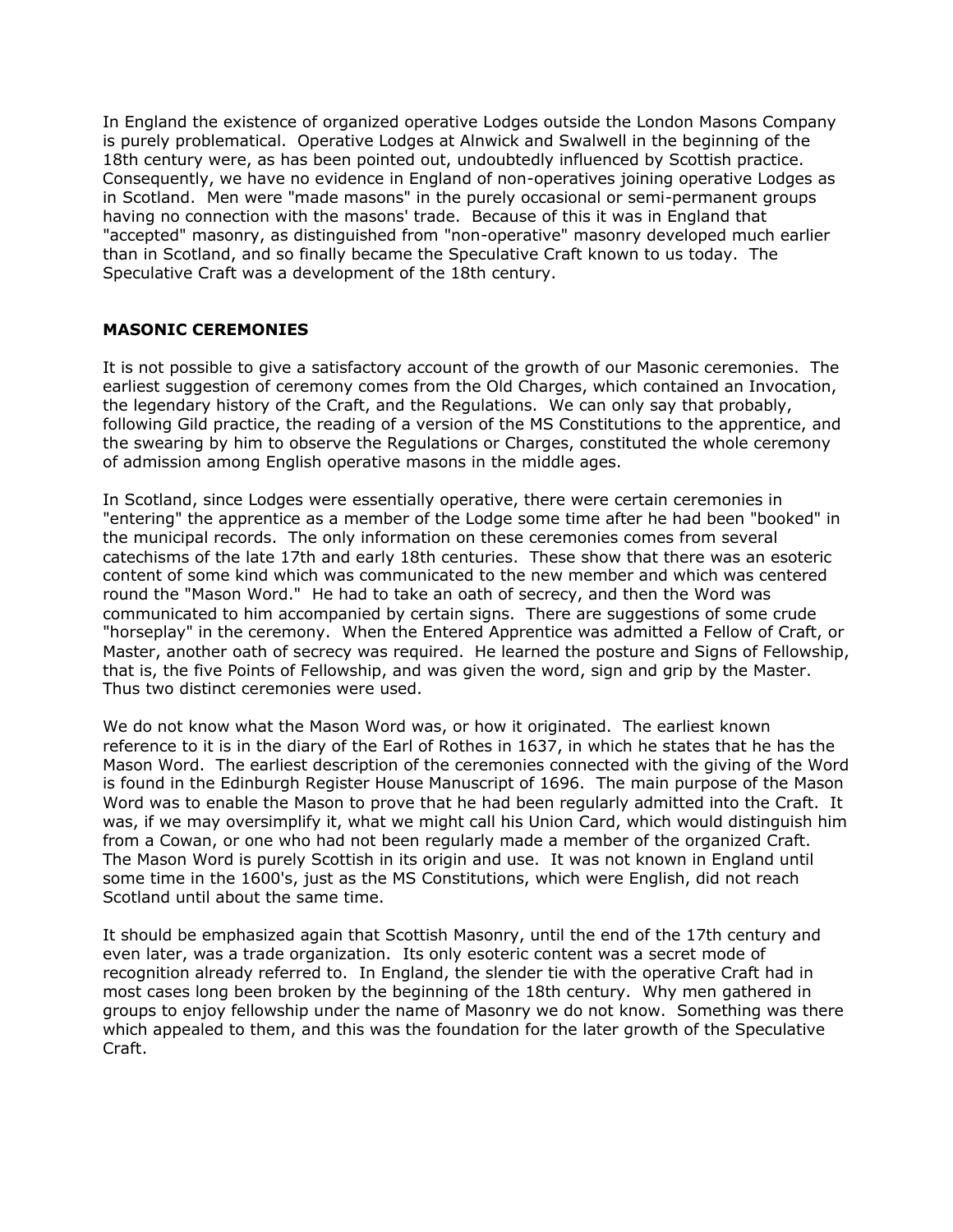### **SPECULATIVE MASONRY**

The story of the emergence of Speculative from Accepted Masonry is one that can not, at present anyway, be fully told. There was the Acception of the London Masons' Company of the 17th century and probably earlier. There were the Lodges, occasional, or in a few places possibly meeting with some regularity, in the late 17th and early 18th centuries. Finally, there were the "Four Old Lodges" in London and Westminster which formed the first Grand Lodge in 1717 purely in their own interests.

## **GRAND LODGE**

The formation of Grand Lodge has frequently been referred to as a "revival". Anderson speaking of the first meeting of the four Lodges states, "they constituted themselves a Grand Lodge *pro tempore* in due form, and forthwith revived the Quarterly Communication of the officers of Lodges (called the Grand Lodge) resolved to hold the Annual Assembly and Feast." There is, of course, no evidence that a quarterly Communication had ever been held. The formation of Grand Lodge was a new development, no doubt a natural outgrowth of Masonic fellowship among the members of the four original Lodges. There was no intention on the part of the new organization of controlling the Craft outside London and Westminster, nor could it have had the faintest idea of the significance of this action for Freemasonry in England and beyond its shores.

## **CRAFT DEGREES**

As for the growth of our Craft ritual, again we have little definite information. With few exceptions, Masonic historians agree that there were two steps or degrees in 1717. There are some hints of a third degree before that time, particularly in the Trinity House Dublin MS of 1711. However, all we know with certainty is that by 1730 the Master Mason degree with its legend of Hiram Abif was known and used in some Lodges. Pritchard's "Masonry Dissected", an early exposure, contained the first printed reference to this degree. It was many years before the Master Mason degree was generally accepted. Up until the middle of the 18th century brethren largely regarded the Hiramic degree as one which they could take at their leisure, since the Fellowcraft degree qualified them for any office in the Lodge or in Grand Lodge.

Let it be remembered that even after this third degree was established, Freemasonry had practically nothing of symbolism, nor was it "a peculiar system of morality" as we understand it. The symbolism and moral teachings which characterize our present day ritual was a slow growth of the 1700's. During these days our ritual was gradually taking shape. Again, there could be no uniformity of growth. Different areas developed their own particular way of "working" and some would progress more rapidly than others.

## **GROWTH OF GRAND LODGE**

The authority of Grand Lodge in its early years was limited. At first it was local, but, as its influence widened it had to deal with the unwillingness of some Lodges to submit to its rule, and with the practice of "making masons" outside the regulations of Grand Lodge. The remainder of the 18th century brought progress amid many difficulties. Its course, like that of true love, did not run smooth.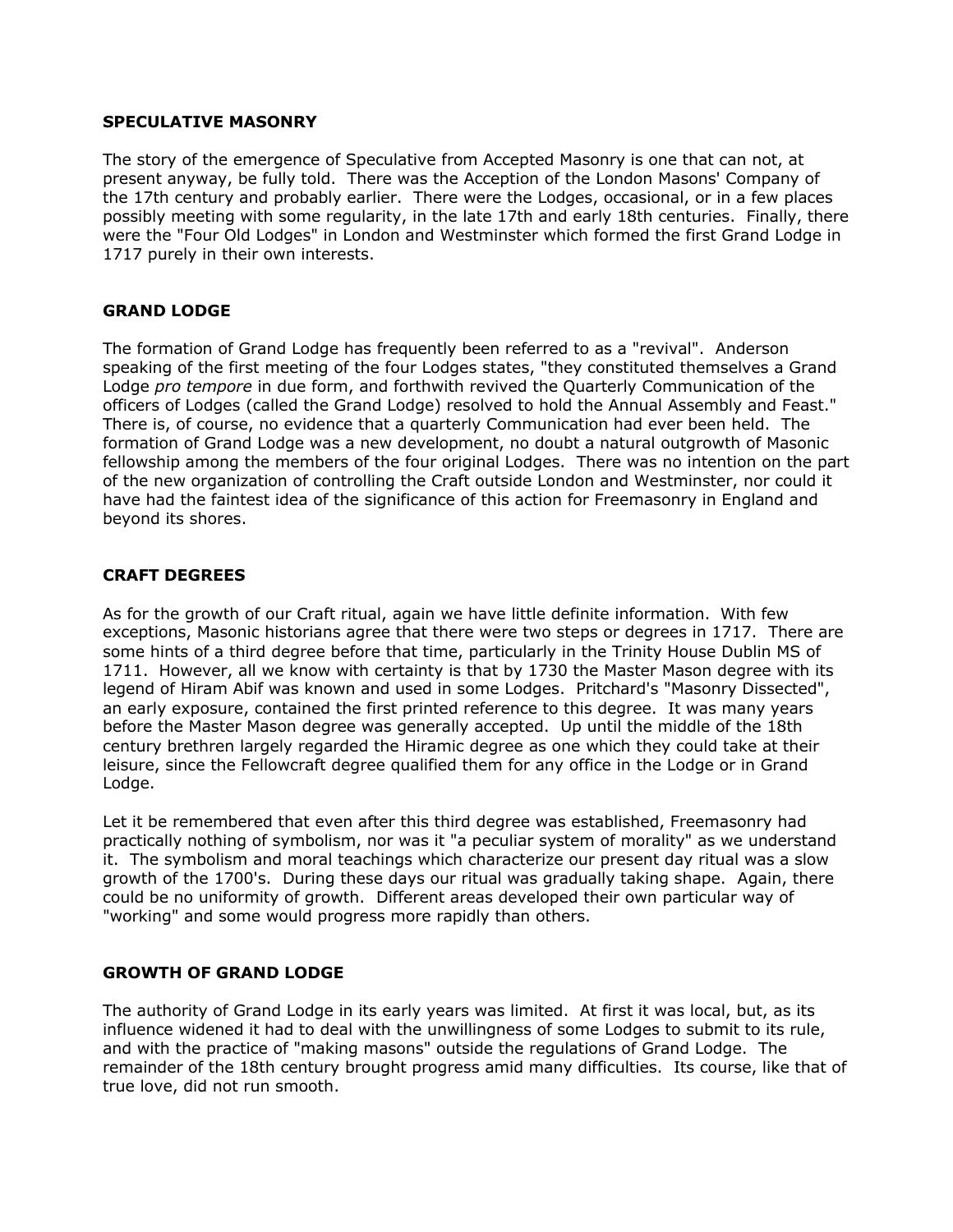There were many developments in the century following 1717 which it is not possible to discuss here in any detail. The greatest challenge to the original Grand Lodge came from the movement which resulted in the formation of a rival Grand Lodge in 1751. This new group, commonly referred to as the "Antients" was not a secession from the older organization which was to become known as the "Moderns." It was a separate movement mainly instigated by brethren from Ireland as a protest against the social advantages of the original body, and against certain changes which, it was claimed, had been made by them in the old customs. The division, at times acrimonius and bitter, ended in 1813 with the union of the two Grand Lodges to form "The United Grand Lodge of England."

There were other disturbances during this period which marred the harmony of the Craft. An old Lodge in the city of York, whose records dated back to 1705, and which was most likely in existence before that time, set itself up in the year 1725 as the "Grand Lodge of All England." It never had much influence, and after a precarious existence faded out about 1792.

There was also formed in London in 1779 "The Grand Lodge of England South of the River Trent." This arose out of a dispute between the Grand Lodge and the time-immemorial Lodge of Antiquity, in which the famous William Preston was the leading spirit. It had a brief existence of about ten years in which it constituted two Lodges in London.

Long before this time Freemasonry had spread widely over the British Isles, over to the Continent, and across to America and other parts of the world. By 1725 the Grand Lodge of Ireland had been formed, and the Grand Lodge of Scotland was established in 1736. These along with the Grand Lodges in England instituted Masonic Lodges in many overseas areas.

### **FINAL DEVELOPMENT**

The final development of Freemasonry into a stable organization with well developed customs, regulations and ceremonies, came with the union of the Moderns and the Antients in 1813. In the preceding century the ritual was taking shape. Countless brethren, unknown to us, made their contributions to it. Some, like William Preston and Dr. Samuel Hemming, left an indelible imprint upon it. The symbolism of Freemasonry grew, and its teachings and principles were clarified. Through the Lodge of Reconciliation, representing both Grand Lodges, and which carried on its work between 1813 and 1816, the content of the Craft ceremonies and ritual was decided. As this Lodge of Reconciliation was not allowed to keep any written records. we cannot now be sure that we know in exact detail the results of their work. There were and are, of course, wide differences in the way this content is presented. But the basic ritual which each of us knows, the organization of Grand Lodge, and the fundamental principles which guide us, were finally determined and definitely established scarcely one hundred and fifty years ago.

Here, then, in barest outline, is an attempt to trace the growth of this Craft of ours through its operative, accepted, and speculative stages. Preparing such an outline might almost be compared to the task of an archaeologist who attempts to reconstruct the civilization of an ancient people from a collection of artifacts.

Yet it is desirable that we make an effort to know the background of Freemasonry. Only by encouraging our members to seek a fuller knowledge of our loved Fraternity will we be able to displace the imaginative theories and narratives that too often pass for Masonic history. Freemasonry regards Truth as one of its fundamentals, and so any member will be the better Freemason for having tried to find, as far as can be discovered, the provable facts of this our Masonic Craft.